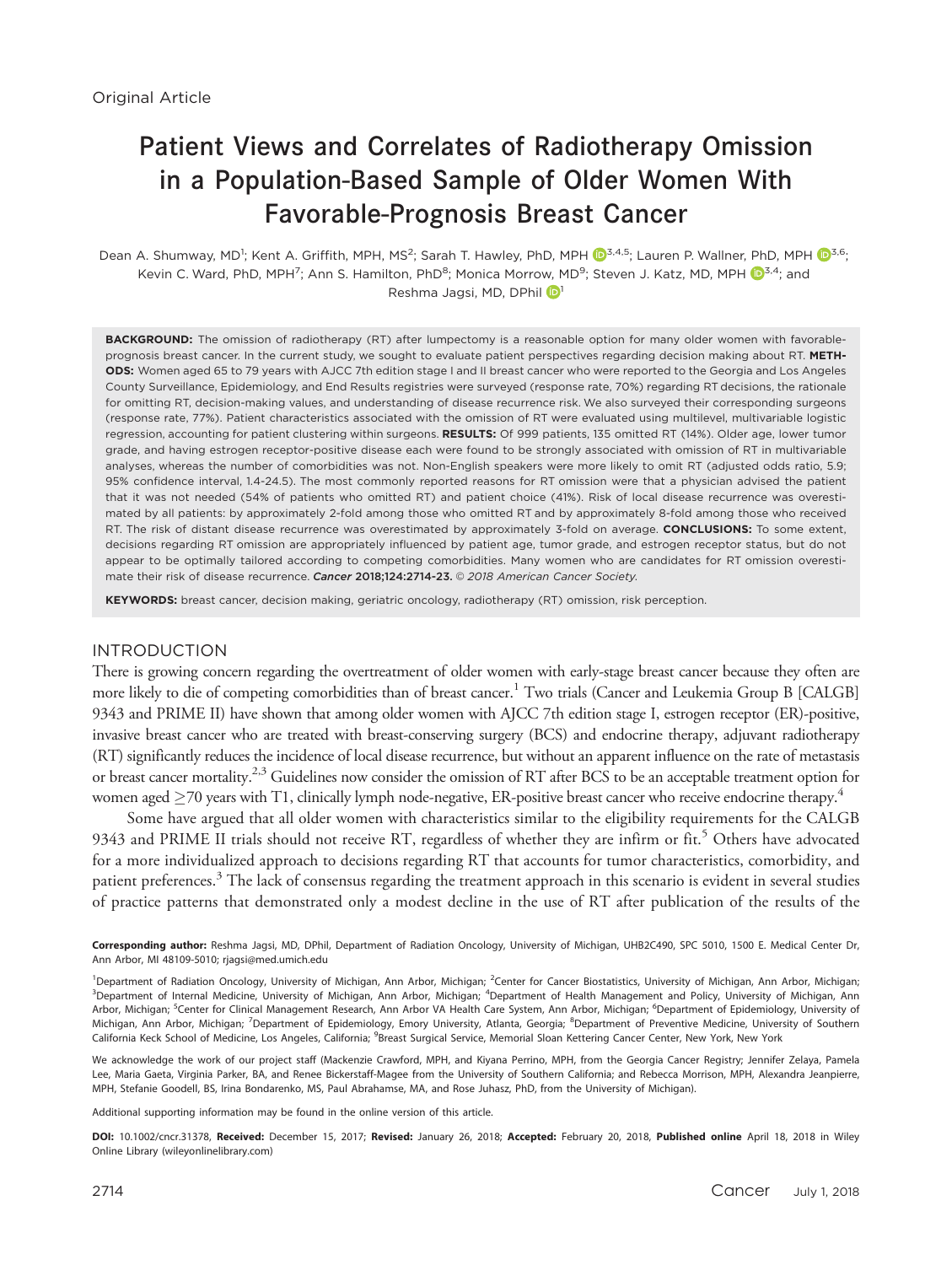

Figure 1. Odds ratios from a multilevel logistic regression model estimating radiotherapy (RT) omission. The model was adjusted for race; income; educational level; insurance; marital status; body mass index; and Surveillance, Epidemiology, and End Results site. The odds ratio for the surgeon effect represents the amount by which a patient's odds of RTomission are multiplied if they see a surgeon associated with a rate of RTomission that is 1 standard deviation (SD) above that of the average surgeon. ER indicates estrogen receptor.

CALGB 9343 trial.<sup>6-10</sup> Our previous work evaluating clinician views concerning the omission of RT in this context found that many clinicians overestimate the benefits associated with RT and continue to consider RT omission to be substandard therapy.<sup>11</sup> To the best of our knowledge, the frequency with which older patients are offered treatment without RT is uncertain, and little is known regarding their understanding of the risks and benefits of this treatment approach.

In this setting of evolving views concerning the treatment paradigm for older women with favorable-prognosis breast cancer, we sought to evaluate patients' perspectives regarding the decision about RT omission as part of a survey that included a sizable sample of older women recently diagnosed with early-stage breast cancer, as identified by the population-based Georgia and Los Angeles Surveillance, Epidemiology, and End Results (SEER) registries. To our knowledge, the current study is the first to evaluate patient views regarding RT omission. Our objectives were: 1) to

Cancer July 1, 2018 2715

evaluate patient characteristics associated with RT omission; 2) explore patients' rationale for not receiving RT; and 3) assess patients' understanding of the risk of disease recurrence.

#### MATERIALS AND METHODS

#### Patient Sample and Data Collection

The Individualized Cancer Care (iCanCare) Study is a large survey study of women aged 20 to 79 years with early-stage breast cancer who were reported to the population-based SEER registries of Los Angeles County in California and Georgia. Racial minorities were oversampled. Patients with tumors measuring >5 cm or stage III to stage IV disease were excluded. From the iCanCare study, we selected women aged  $\geq$  65 years for the current analysis.

Between July 2013 and August 2015, we identified 7303 women who were confirmed to be eligible for the study. Surveys were completed at a median of 6.8 months (standard deviation [SD], 3.2 months) after diagnosis,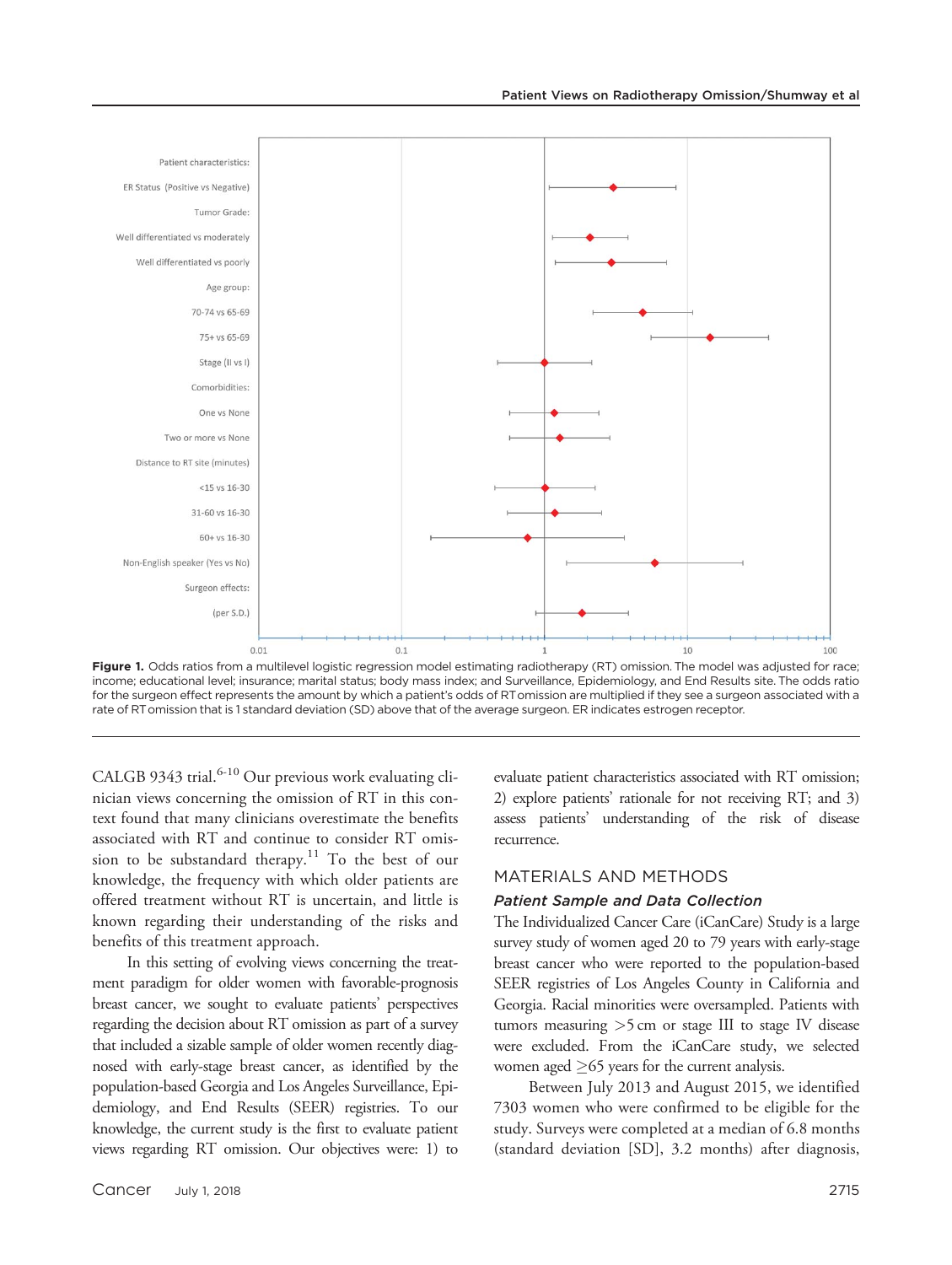| <b>TABLE 1. Patient Characteristics</b> |  |
|-----------------------------------------|--|
|-----------------------------------------|--|

| Characteristic                           | No.        | (N=999) Weighted % | % Omitting<br>$RT^a$ | P <sup>b</sup> |
|------------------------------------------|------------|--------------------|----------------------|----------------|
|                                          |            |                    |                      |                |
| Age, y<br>65-69                          | 410        | 40.2               | 5.4                  | $<$ .0001      |
| 70-74                                    | 337        | 34.1               | 16                   |                |
| 75-79                                    | 252        | 25.7               | 26                   |                |
| SEER stage                               |            |                    |                      | .5404          |
| ı                                        | 749        | 73.5               | 14.3                 |                |
| Ш                                        | 218<br>32  | 23.2<br>3.2        | 12.2<br>28.2         |                |
| Not reported<br>ER status                |            |                    |                      | .0164          |
| Positive                                 | 857        | 85.5               | 15.3                 |                |
| Negative                                 | 111        | 11.5               | 5.2                  |                |
| Not reported                             | 31         | 3.0                | 20.2                 |                |
| SEER grade                               |            |                    |                      | .0029          |
| 1                                        | 346        | 34.8               | 18.1                 |                |
| 2                                        | 430        | 43.4               | 14.4                 |                |
| 3                                        | 187<br>36  | 18.2<br>3.7        | 6.1<br>17.8          |                |
| Not reported<br>No. of comorbidities     |            |                    |                      | .2995          |
| 0                                        | 482        | 49.5               | 13.6                 |                |
| 1                                        | 315        | 30.3               | 12.8                 |                |
| >2                                       | 190        | 18.9               | 17.8                 |                |
| Not reported                             | 12         | 1.3                | 21.8                 |                |
| Receipt of endocrine                     |            |                    |                      | .2222          |
| therapy <sup>c</sup>                     |            |                    |                      |                |
| Yes                                      | 449        | 71.1               | 13.6                 |                |
| No                                       | 170<br>15  | 26.8<br>2.1        | 17.7<br>18.5         |                |
| Not reported<br>Site                     |            |                    |                      | .0113          |
| Georgia                                  | 522        | 49.3               | 11.2                 |                |
| Los Angeles County                       | 477        | 50.7               | 17.2                 |                |
| Primarily speak                          |            |                    |                      | .1279          |
| language other                           |            |                    |                      |                |
| than English                             |            |                    |                      |                |
| Yes                                      | 896        | 90.9               | 13.5                 |                |
| No                                       | 89         | 7.8                | 20.4                 |                |
| Not reported<br>Race                     | 14         | 1.3                | 30.4                 | .3019          |
| White                                    | 631        | 67.5               | 14.9                 |                |
| <b>Black</b>                             | 160        | 13.9               | 10.3                 |                |
| Latina                                   | 136        | 11.3               | 14.9                 |                |
| Asian                                    | 52         | 5.2                | 10.9                 |                |
| Other, unknown,                          | 20         | 2.1                | 26.6                 |                |
| or missing                               |            |                    |                      |                |
| Income                                   |            |                    |                      | .0265          |
| $<$ \$20,000<br>\$20,000 to $<$ \$40,000 | 163<br>183 | 15.3<br>17.6       | 15.3<br>9.6          |                |
| \$40,000 to $<$ 60,000                   | 136        | 13.4               | 15.5                 |                |
| $$60,000$ to $<$ \$90,000                | 134        | 14.4               | 10.4                 |                |
| $>$ \$90,000                             | 147        | 16.8               | 11.4                 |                |
| Do not know/not                          | 236        | 22.6               | 21                   |                |
| reported                                 |            |                    |                      |                |
| <b>Educational level</b>                 |            |                    |                      | .5094          |
| At least some college                    | 614        | 63.4<br>34.8       | 13.8<br>15.4         |                |
| No college<br>Not reported               | 365<br>20  | 1.8                | 8.6                  |                |
| Type of insurance                        |            |                    |                      | .1035          |
| Medicaid                                 | 104        | 9.9                | 15.3                 |                |
| Medicare                                 | 641        | 66.1               | 14.5                 |                |
| Private                                  | 121        | 12.2               | 6                    |                |
| Other                                    | 7          | 0.6                | 14.7                 |                |
| Not reported                             | 126        | 11.2               | 20.9                 |                |
| Marital status                           |            |                    |                      | .5347          |
| Married/partnered                        | 523<br>457 | 53.3<br>44.8       | 13.5<br>15           |                |
| Not partnered<br>Not reported            | 19         | 1.9                | 20.5                 |                |
|                                          |            |                    |                      |                |

#### TABLE 1. Continued

| Characteristic                                                   | No. | $(N=999)$ Weighted % | % Omitting<br>$RT^a$ | $P^{\rm b}$ |
|------------------------------------------------------------------|-----|----------------------|----------------------|-------------|
| <b>BMI</b>                                                       |     |                      |                      | .1281       |
| Underweight<br>$(<$ 18.5 kg/m <sup>2</sup> )                     | 8   | 0.7                  | 33.5                 |             |
| Normal weight<br>$(18.5 - 25 \text{ kg/m}^2)$                    | 262 | 27.8                 | 17.4                 |             |
| Overweight<br>$(>25-30 \text{ kg/m}^2)$                          | 323 | 32.7                 | 12.5                 |             |
| Obese $(>30 \,\mathrm{kg/m^2})$                                  | 371 | 35.7                 | 12.7                 |             |
| Not reported                                                     | 35  | 3.2                  | 18.4                 |             |
| Bra cup size                                                     |     |                      |                      | .5723       |
| A/B                                                              | 289 | 29.0                 | 15.9                 |             |
| C                                                                | 322 | 32.1                 | 14.7                 |             |
| D                                                                | 197 | 19.7                 | 13.3                 |             |
| $>$ DD                                                           | 156 | 15.8                 | 11                   |             |
| Not reported                                                     | 35  | 3.4                  | 17.1                 |             |
| Distance to nearest<br>radiation oncology<br>clinic <sup>c</sup> |     |                      |                      | .5430       |
| $<$ 30 min                                                       | 350 |                      | 11.3                 |             |
| $>30$ min                                                        | 126 |                      | 11.3                 |             |
| Not reported                                                     | 34  |                      | 54.8                 |             |

Abbreviations: BMI, body mass index; ER, estrogen receptor; RT, radiotherapy; SEER, Surveillance, Epidemiology, and End Results.

a Percentage omitting RT calculated within the weighted sample.

 $P$  values for differences in the percentage of RT omission; the "not reported" category (if present) was excluded from the calculation.

<sup>c</sup> Not all patients were asked to provide this information due to differences in survey versions.

with a response rate of 69.6% (5080 women). The analytic sample for the current study (999 women) consisted of patients aged 65 to 79 years with unilateral invasive breast cancer who were treated with BCS (see Supporting Fig. 1). Within this sample, 74% of patients had stage I disease and 23% had stage II disease (Table 1). Given that we observed a nonnegligible rate of RT omission in patients with stage II disease (12%), we also included patients with stage II disease in multivariable models of RT omission.

Surveys were mailed with a \$20 cash incentive; a modified Dillman method was used to improve the response rate.<sup>12</sup> Materials were mailed in English; materials translated into Spanish were added for women with surnames that suggested Hispanic ethnicity.<sup>13</sup> Each SEER registry provided SEER data that were stripped of identifiers and merged to survey data. This study was approved by the University of Michigan institutional review board, the University of Southern California, Emory University, and the public health departments of Georgia and California.

## Measures

We developed the questionnaire (provided in supplementary material) iteratively with input from survey design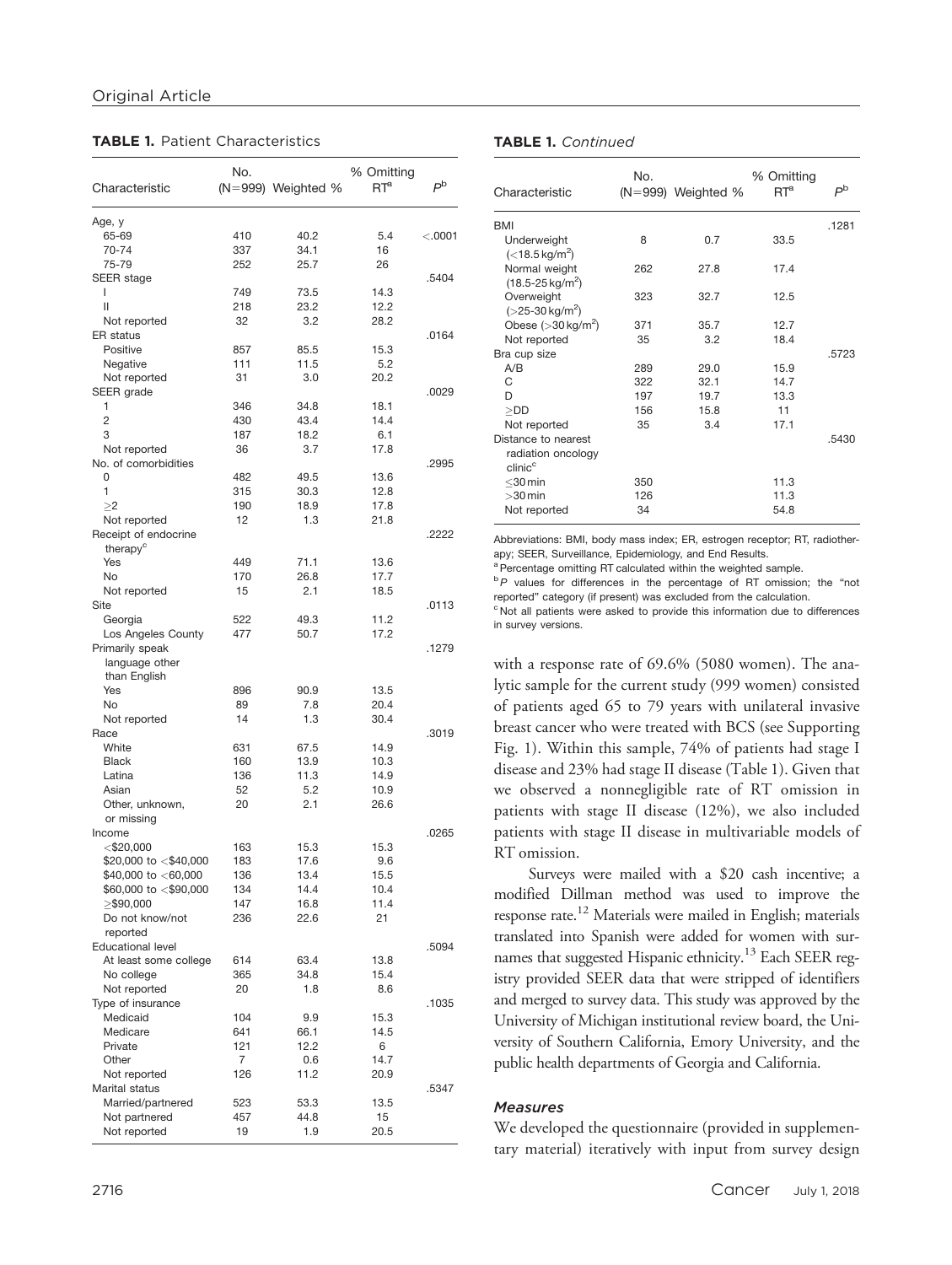experts and cognitive interviews with patients and clinicians to assess content validity, as described previously.14

The definitive surgical procedure was determined by asking patients to indicate the surgery that was performed after biopsy, and whether additional surgeries were performed. As the primary outcome measure, receipt of RT was determined by asking patients, "Did you or are you planning to have radiation therapy to treat your breast cancer?" as well as whether RT was completed, ongoing, or planned. Information regarding receipt of endocrine therapy was available for approximately 62% of the analytic sample (619 women) who completed the survey module concerning endocrine therapy.

Patient preferences and values were assessed by asking, "When decisions were being made about your treatments, how important was it to you that your treatments..." followed by several prompts such as "kept you from worrying about the cancer coming back," each of which was rated on a 5-point Likert-type scale ranging from "not at all important" to "very important." Women who omitted RT were asked to indicate the reasons for their decision in a "mark all that apply" format. Responses were aggregated into higher (ie, a lot, quite a bit, or somewhat) and lower (ie, not at all or a little bit) categories for analysis.

We evaluated patient perceptions of disease recurrence risk by asking, "After receiving all the planned treatments, what do you think is the chance that your cancer will come back in the breast or the area around it within 10 years?", with instructions to write in a number from 0% to 100%. A similar question was asked regarding "the chance that your cancer will spread to other parts of your body within 10 years." We asked patients how often they had worried about their cancer coming back within the past month, with responses rated on a 5-point scale ranging from "almost never" to "almost always," dichotomizing those who reported "sometimes," "often," or "almost always" worrying from those reporting worrying "rarely" or "almost never." We asked how much physicians discussed the chance of cancer recurrence, ranging from "not at all" to "a lot" on a 5 point scale. Patient preferences regarding decision control were evaluated by asking if they "preferred to make (their) own decisions," with responses of "quite a bit of the time" or "all of the time" dichotomized from "some of the time," "a little of the time," and "none of the time."

Additional covariates included patient-reported information regarding comorbidities, race/ethnicity (white, black, Asian, Latina, or other), educational level (no college vs at least some college), income (<\$20,000,  $$20,000 \text{ to } < $40,000, $40,000 \text{ to } < $60,000, $60,000$  to  $\langle$  \$90,000, and  $\rangle$ \$90,000), insurance (private, Medicare, Medicaid, or other), marital status (married, divorced/separated, never married, or widowed), and travel time to the nearest radiation oncology facility  $(< 15$ minutes, 15-30 minutes, 31-60 minutes, and  $>60$ minutes). We asked patients to indicate which language they primarily speak.

### Surgeon Sample and Data Collection

Patients were asked to identify their surgeons. From the patient analytic sample, 960 women were linked to 311 treating surgeons, 240 of whom completed a surgeonspecific survey (77%). A mean of 3 patients (interquartile range, 1-4 patients) were linked with each surgeon. Surgeons were asked about their annual volume of patients with breast cancer, whether the practice included residents and fellows, and their number of years in practice. Surgeons also were asked, "How involved are you in the selection of adjuvant radiation therapy approach in your postlumpectomy patients?" with answers ranging from "not at all involved" to "very involved" rated on a 5-point scale.

#### Statistical Analysis

We first calculated the percentage of women omitting RT overall and by all demographic and treatment factors. Bivariate associations with RT omission were evaluated using the Rao-Scott chi-square test. Multivariable, multilevel logistic regression was used to explore the adjusted associations with RT omission, with patients as the primary units of observation and the surgeon identifiers as the secondary units (ie, patients clustered within surgeon).<sup>15</sup> Models were constructed beginning with patient-level covariates, incorporating surgeon clustering, and finally adding surgeon-level covariates. The area under the receiver operating characteristic curve was reported to measure the model's discriminatory ability. All statistical analyses incorporated weights to account for the differential probability of sample selection and survey nonresponse. In addition, although survey and SEER item nonresponse was low  $(<5%)$  for the majority of covariates, we multiply imputed missing items using sequential multiple imputation techniques<sup>14,16</sup> to prevent potential bias when using complete-case methods in the presence of missing data. P values  $\leq 0.05$  were considered to be statistically significant throughout. All analyses were conducted using SAS statistical software (version 9.4; SAS Institute Inc, Cary, North Carolina).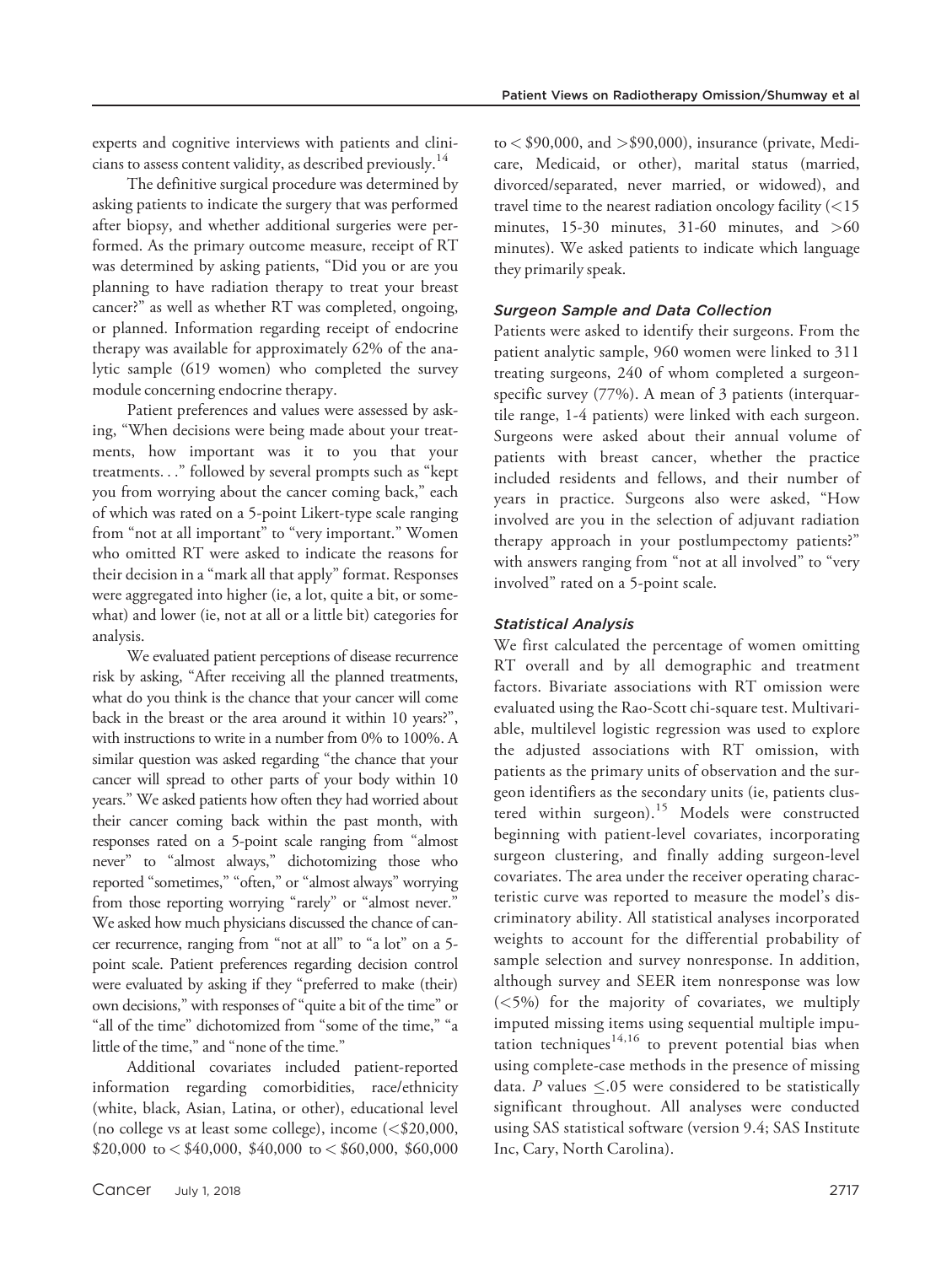

Figure 2. Patient-reported estimates of 10-year risk of local disease recurrence in patients aged 65 to 79 years with stage I, estrogen receptor-positive, invasive breast cancer compared with results of the Cancer and Leukemia Group B (CALGB) 9343 trial. RT, radiotherapy.

#### RESULTS

#### Radiotherapy Receipt

Table 1 and Supporting Table 1 show the distribution of patient and surgeon characteristics. Overall, approximately 14.4% of women in this sample of older women omitted RT after BCS, with a 15.7% omission rate in the subset of patients with ER-positive, stage I disease. Among those who received RT, approximately 48.1% received conventionally fractionated whole-breast RT, 26.6% received hypofractionated whole-breast RT, 11% received accelerated partial breast RT, 2.2% reported "other" or the duration was not specified, and 12.1% were scheduled to receive RT but had not yet received it at the time of the survey. On bivariate analysis, age, tumor grade, ER status, SEER region, and income were associated with omission of RT. Figure 1 shows the results of a multilevel logistic regression model that included patientlevel variables, SEER site, and surgeon identity. Older patient age, lower tumor grade, and ER-positive disease each were found to be strongly correlated with RT omission. Patient age of 75 to 79 years had a dominant effect, with an odds ratio (OR) of 14.4 (95% confidence interval [95% CI], 5.6-37.1) when compared with an age of 65 to 69 years. The odds of non-English speakers omitting RT were greater when compared with English speakers (OR, 5.9; 95% CI, 1.4-24.5). It is interesting to note that patient comorbidities were not found to be associated with RT omission on either bivariable or multivariable

analysis (OR, 1.3 for  $\geq$  2 vs 0 comorbidities; 95% CI, 0.6-2.9). Surgeon variables were not found to be significantly associated with omission of RT and therefore were not retained in the final model.

The multilevel model predicted RT omission well, with an area under the receiver operating characteristic curve of 0.83 (95% CI, 0.79-0.87). When analyzing clustering according to the surgeon identifier, the odds of a patient omitting RT would be predicted to increase approximately 2-fold (OR, 1.83; 95% CI, 0.87-3.87) if she were to see a surgeon with a practice approach that was 1 SD above the RT omission rate of an average surgeon (while adjusting for other model covariates). However, this trend for surgeon influence was not found to be statistically significant. In a model restricted to the subgroup of patients with information regarding hormonal therapy, the use of endocrine therapy was not found to be significantly associated with omission of RT, although there appeared to be a trend for women who omit RT to also omit endocrine therapy (OR, 2.22; 95% CI, 0.87- 5.65) (data not shown). In a model limited to patients with ER-positive, stage I disease, we again observed that age, tumor grade, and non-English language were significantly correlated with RT omission, without a significant association with comorbidities, similar to the model derived from the larger analytic sample.

## Risk Perception and Communication

In the subset of patients with ER-positive, stage I disease, approximately 33.1% of women overestimated their risk of local disease recurrence after all treatments were received as being >10% at 10 years. Among those who omitted RT, when asked to approximate their risk of local disease recurrence at 10 years, the mean estimate was 19% at 10 years (compared with the CALGB 9343 trial finding of 10%), and among women who received RT, the mean estimate was 17% (in contrast to 2% as reported in the CALGB 9343 trial) (Fig. 2). $^2$  The risk of distant disease recurrence was similarly overestimated, with 46% of women approximating their risk of distant disease recurrence as  $>5\%$  at 10 years. The mean estimate of 10-year risk of distant disease recurrence was 16.0% (compared with the CALGB 9343 trial finding of 5% both among those who received and those who omitted  $RT$ ).<sup>2</sup> In this group of older women with a favorable prognosis, approximately one-quarter (26.9%) reported that within the last month, they had "sometimes," "often," or "almost always" worried about their cancer coming back, without significant differences noted for women who received or omitted RT.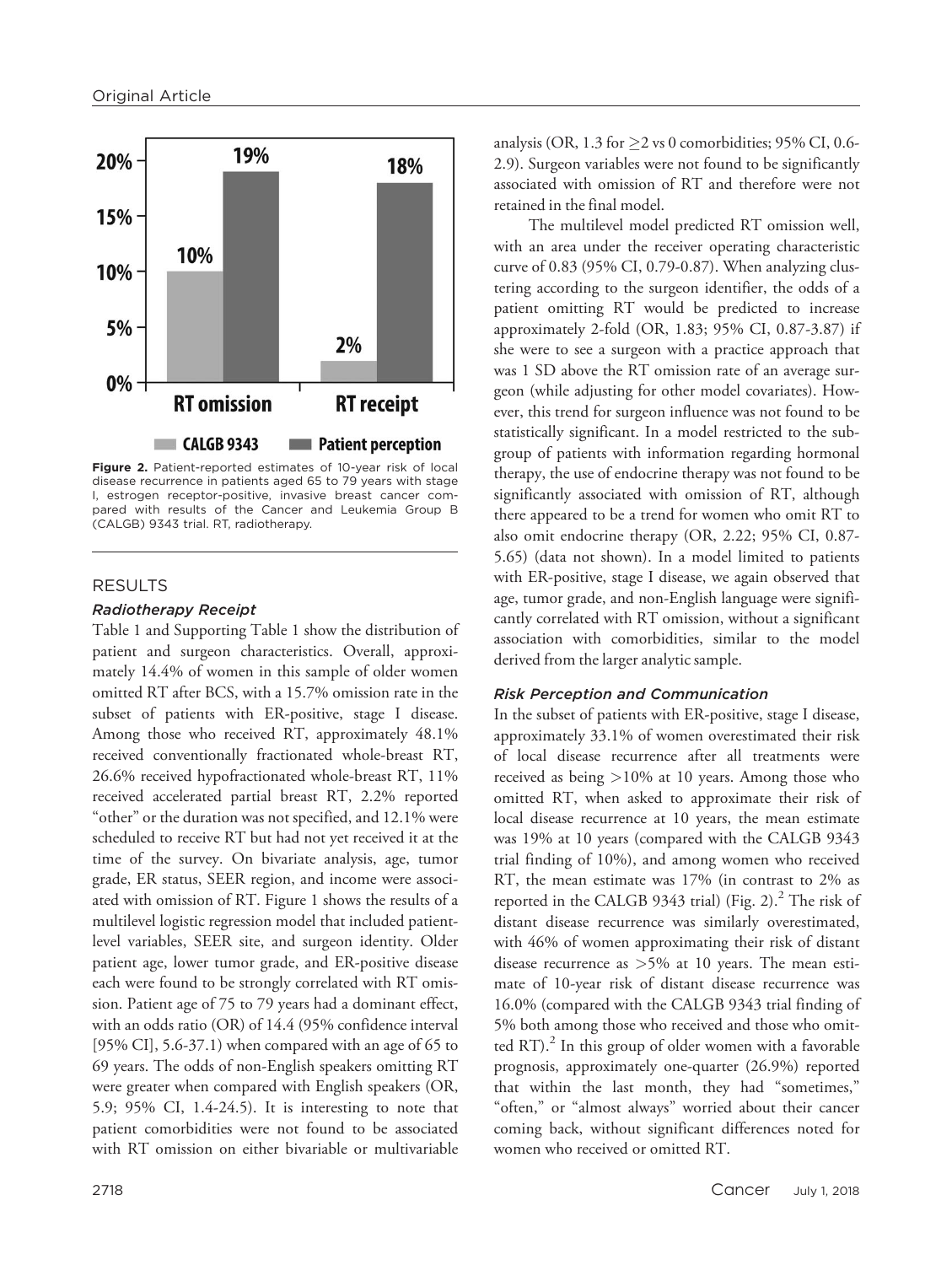

## Why didn't you, or don't you, plan to have radiation therapy?

Figure 3. Patient-reported reasons for the omission of radiotherapy. Responses were not mutually exclusive.

With regard to communication with providers, approximately 46.2% of patients in the overall sample reported that their physicians used numeric estimates to describe their risk of the cancer coming back. Approximately one-third of patients (37.9%) reported that their physicians discussed the chance of the cancer coming back "not at all" or "a little bit." Although the majority of women (70.0%) reported that they preferred that their physicians tell them what to do for breast cancer treatment, women who omitted RT were more likely to report that they preferred to make their own decisions regarding breast cancer treatments compared with women who received RT (45.8% vs 35.7%;  $P = .03$ ).

### Patient Preferences and Values

Among women who omitted RT, the most commonly reported reasons were that a physician told the patient it was not needed (53.8% of patients who omitted RT) and that the decision was left to the patient and she chose to omit RT (40.9%) (Fig. 3). Concerns about placing an excessive burden on the family and the absence of discussion with a physician regarding RT were uncommon reasons for omitting RT ( $\leq$ 5%). Although approximately 11.8% of patients reported "quite a bit" or "a lot" of worry regarding current or future financial problems as a result of breast cancer and treatments, <1% of women who omitted RT reported that cost motivated their treatment decision.

When asked about considerations that were important in their decision making, the most commonly reported priorities were that the treatment kept them from worrying about the cancer coming back (74.0%), had a low possibility of complications (73.9%), and allowed them to continue caring for their home and family (73.6%) (Fig. 4). Women who omitted RT more often endorsed the importance of avoiding exposure to radiation (69% vs  $37\%$ ;  $P < .001$ ) and the need for fewer trips for treatment visits (49.2% vs 37.2%;  $P = .008$ .

#### **DISCUSSION**

In this large, contemporary survey of older women with early-stage breast cancer, we observed that to a substantial extent, decisions regarding RT omission appear to be appropriately tailored based on older age, ER-positive disease, and lower tumor grade. However, the higher rate of RT omission in non-English speakers and the lack of an association with comorbidity observed herein are concerning. Incorporation of age and pathology findings into the decision to omit RT may be viewed as a starting point, but there remains a great need to further consider comorbidity status and remaining life expectancy to ensure that decisions regarding RT are appropriately individualized.<sup>17</sup>

We found that despite having an excellent prognosis, a sizeable percentage of older women with stage I, ER-positive breast cancer overestimate their risk of local disease recurrence, with an average 2-fold overestimation in women who omitted RT and an 8-fold overestimation in women who received RT. Nearly one-half of women perceived that their risk of distant disease recurrence was higher than has been reported in clinical trials, with an average 3-fold overestimation. This unrealistically pessimistic view of disease recurrence risk is reflected in the report from approximately 25% of women that they frequently had worried about cancer recurrence within the preceding month.

The observations in the current study are consistent with prior reports that, notwithstanding a favorable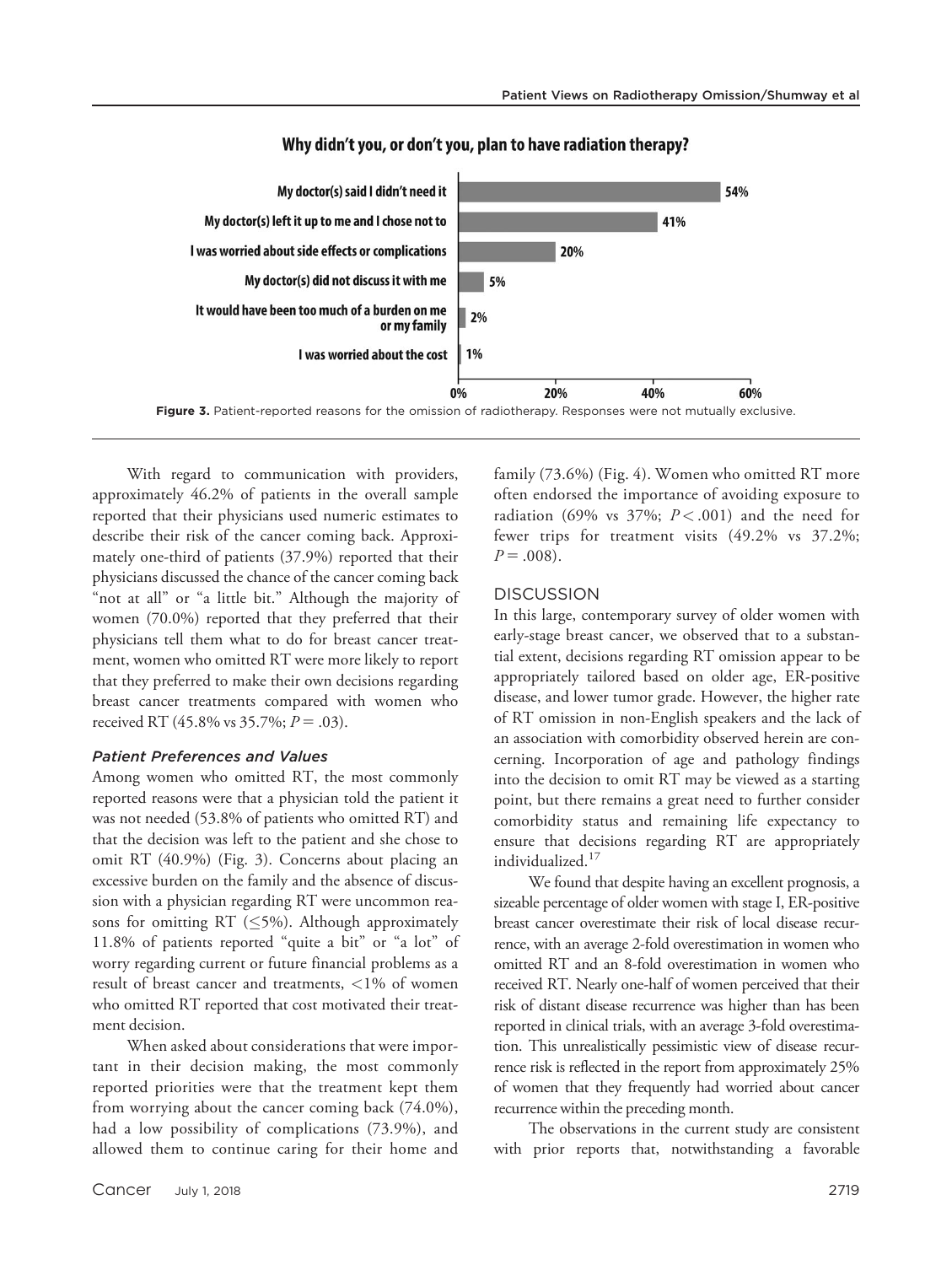

## When decisions were being made about your treatments, how important was it to you that your treatments...

prognosis, a large percentage of the most favorable subgroup in the current study sample of older women believed they were likely to develop a local or distant disease recurrence and die of breast cancer, resulting in psychological distress, frequent worry, and a lower quality of life.<sup>18,19</sup> Overestimation of the risk of disease recurrence may lead to a multiplicative overestimation of risk reduction from interventions,<sup>20</sup> resulting in an overly generous attribution of benefits obtained from treatment. This might underlie the correlation that has been observed in prior research between worry about disease recurrence and receipt of  $RT^{21,22}$  It is interesting to note that one of the highest priorities that influenced decision making for women in the current study was that the treatment minimize the worry about cancer recurrence. Although RT undoubtedly does reduce the risk of local disease recurrence, $^{2,3}$  the current study results indicate a need to more clearly communicate the favorable prognosis in this group, and to more directly address worry about disease recurrence and ensure that decisions are optimally informed.

The effects of patient overestimation of risk of disease recurrence may well relate to physician overestimation as has been demonstrated in other work. In a nationwide survey, approximately 19% of radiation oncologists and 32% of surgeons overestimated the 10-year risk of local disease recurrence.<sup>11</sup> The reluctance of many surgeons and

radiation oncologists to consider the omission of RT to be a reasonable option in select older women is particularly problematic given the findings of the current study demonstrating that the most common reason given by women to omit RT was advice from a physician that RT was not needed. Furthermore, the majority of women (70%) preferred that their physicians tell them what to do regarding their breast cancer treatment. Therefore, physicians' attitudes and approaches to communication may be particularly important to ensure that patients do indeed consider all options and their risks and benefits. Many potential mechanisms have been considered as possible drivers of physicians' poor communication practices in this setting, including a lack of up-to-date knowledge of clinical trial results,<sup>11</sup> heuristics such as risk aversion and anticipatory regret that may motivate physicians and patients alike to embrace overly aggressive treatments,  $23$  a lack of training in effective risk communication skills, $^{24}$  and financial incentives that reimburse the delivery of care rather than its omission.7 The data from the current study suggest a compelling need to evaluate the relative roles of these underlying drivers further to develop appropriately targeted interventions that encourage clinicians to improve communication in this regard. We find it striking that approximately one-third of women reported minimal discussions with their providers regarding the risk of disease recurrence,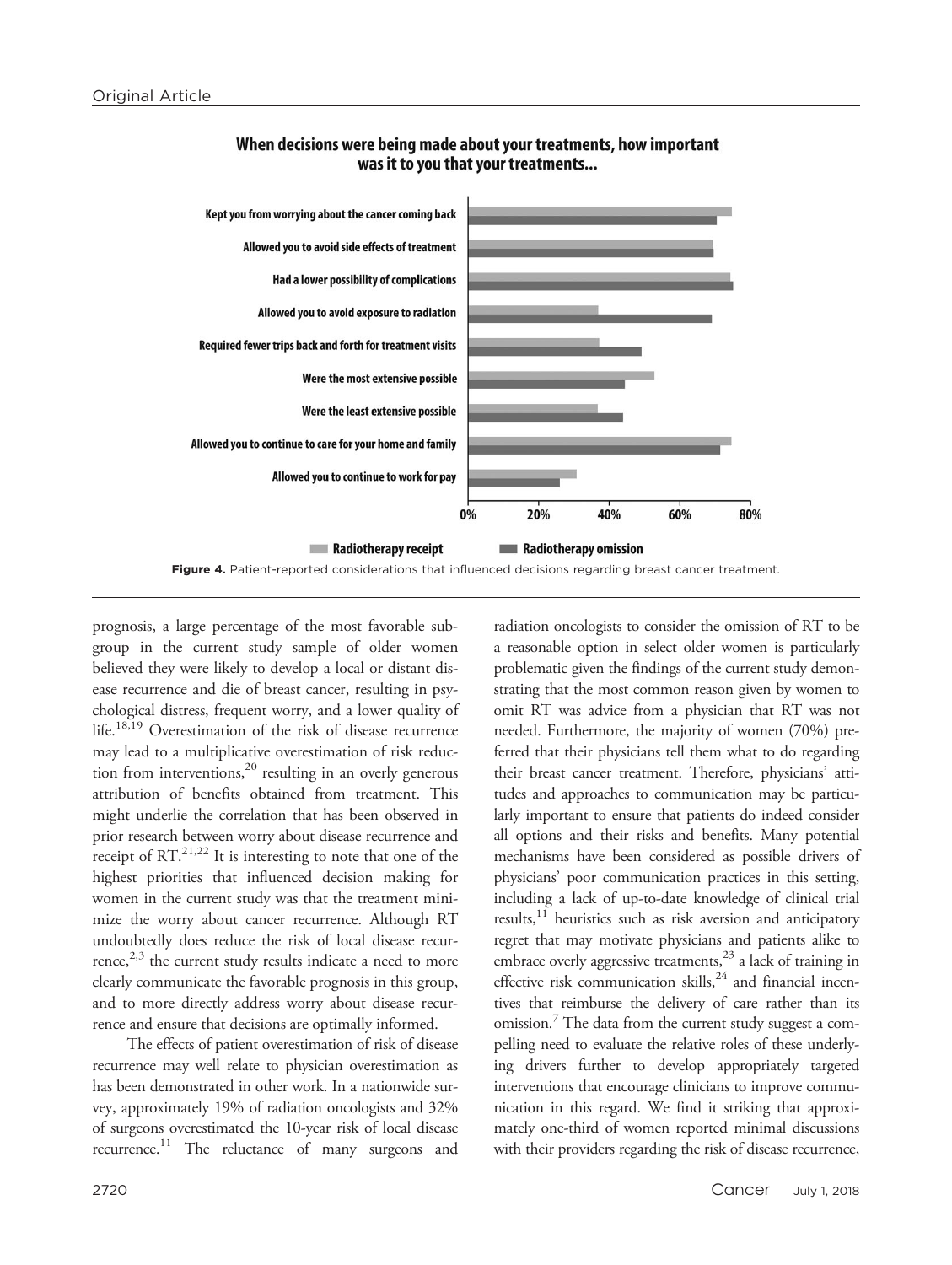which is absolutely essential for a patient to understand the relative impact of interventions such as RT.

The current study data suggest that surgeons, who are the first breast cancer clinicians to outline a plan of care, may play an important role in decisions regarding the omission of RT. Although we did not detect a statistically significant impact of the surgeon on the likelihood of RT omission, this may be due to the sample size and distribution of patients across surgeons within the current study sample. However, we did observe a notable trend, and others have shown that among women with a short life expectancy, the probability of receiving RT varies substantially across primary surgeons.<sup>25</sup>

We also found that non-English speakers were significantly more likely to omit RT, even after adjustments for race, income, employment, and educational level. This finding may reflect barriers to high-quality decision making in a vulnerable population. Numerous reports have described non-English speakers as a vulnerable population, particularly Latinas with low acculturation.<sup>26-29</sup> Latina women who are less acculturated previously have been found to have a greater desire for information, lower satisfaction with breast cancer decision making, $29$  and perceived powerlessness in medical encounters, $30$  thereby highlighting a need for greater attention to support these patients and identify potential barriers. $31$  Although disparities often are viewed within the context of undertreatment of an aggressive cancer, with vulnerability related to known risk factors such as lower educational level or minority race, it is interesting to note that vulnerability to overtreatment may be an entirely distinct concept that primarily affects classically privileged populations, as has been observed with trends in contralateral prophylactic mastectomy.<sup>32,33</sup> The association between language barrier and RT omission is worthy of further exploration in future studies.

We observed a trend for patients who omit RT to also omit endocrine therapy. This is a particularly concerning finding that merits further evaluation because receipt of endocrine therapy is known to have a substantial impact on reducing local disease recurrence $34$  and is believed to be a key factor leading to the acceptable rates of local failure observed in trials such as CALGB 9343 compared with historical studies in which endocrine therapy was not required. $35,36$  Endocrine therapy nonadherence and discontinuation are known to be an issue for nearly one-half of women with breast cancer in general,  $37$ and if women who omit RT are even more likely to omit endocrine therapy, rates of disease recurrence may be higher than expected.

There are aspects of the current study that merit comment. Its strengths include a contemporary, diverse, population-based sample with a high response rate and specific measures of patients' clinical decision making. Multiple imputation and weighting were used to account for potential bias related to missing data, and to ensure that the results were representative of the overall population. Limitations include data obtained from 2 large SEER regions (Georgia and Los Angeles County), which might not reflect the entire US population. The number of patients who omitted RT was small. Patient responses were necessarily retrospective and may have been subject to recall bias. Finally, the current study evaluated patients' views of RT omission, but did not explore views concerning omitting endocrine therapy rather than RT.<sup>38</sup> Nonetheless, we believe the current study offers a novel and clinically relevant view of decision making in older women with favorable-prognosis breast cancer.

The findings of the current study indicate several targets for interventions to improve the quality of older women's decision making regarding RT after lumpectomy. First, although decisions concerning the omission of RT are influenced by some clinical factors, interventions are necessary to ensure that decisions reflect not only considerations of age and tumor characteristics but also patients' health status and remaining life expectancy. Second, communication must improve, as patients cannot share in the making of preference-concordant decisions when they are not optimally informed about key facts such as risk of disease recurrence risk and report that their providers had little discussion with them regarding this issue. Ultimately, we believe that a combination of physician-facing and patient-facing interventions are necessary, as it appears that both patients and physicians play important roles in the predominant intervention bias that has resulted in the overtreatment of many older women with early-stage breast cancer.<sup>7</sup> The current study results demonstrate that the majority of older women with breast cancer care about avoiding complications as well as reducing worry regarding disease recurrence. Therefore, decision aids that present risk information in understandable formats, such as pictographs,<sup>39</sup> constitute particularly promising avenues for the improvement of decision quality in practice. Clear information and communication are critical, both for the subset of older patients with favorable-risk disease in whom RT omission is a reasonable and guideline-concordant option if it accords with individual preferences, and for the subset of individuals with more aggressive or advanced tumors for whom RT remains a fundamental component of cure.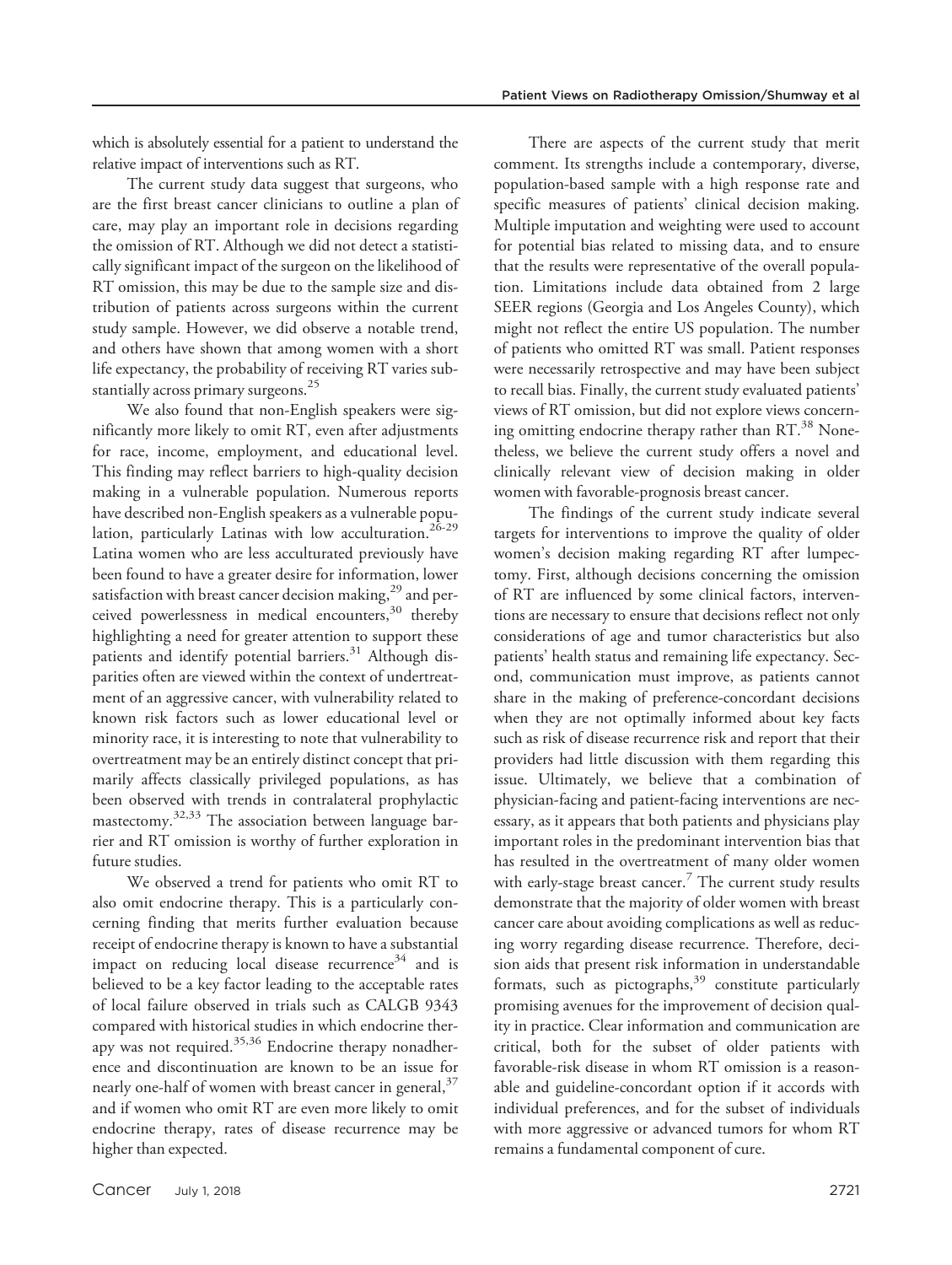## FUNDING SUPPORT

Funded by grant P01 CA163233 to the University of Michigan from the National Cancer Institute (NCI). The collection of Los Angeles County cancer incidence data used in this study was supported by the California Department of Public Health pursuant to California Health and Safety Code Section 103885; the Centers for Disease Control and Prevention's National Program of Cancer Registries under cooperative agreement 5NU58DP003862-04/ DP003862; and the NCI's Surveillance, Epidemiology, and End Results program under contract HHSN261201000140C awarded to the Cancer Prevention Institute of California, contract HHSN261201000035C awarded to the University of Southern California, and contract HHSN261201000034C awarded to the Public Health Institute. Cancer incidence data collection in Georgia was supported by contract HHSN261201300015I, Task Order HHSN26100006 from the NCI, and cooperative agreement 5NU58DP003875-04-00 from the Centers for Disease Control and Prevention.

## CONFLICT OF INTEREST DISCLOSURES

Dean A. Shumway has received support from the National Institutes of Health Claude Pepper Center (grant AG024824) for work performed as part of the current study. Lauren P. Wallner has received a grant from GlaxoSmithKline for work performed outside of the current study. Reshma Jagsi has received grants from the Doris Duke Foundation, the Greenwall Foundation, the National Cancer Institute, and Blue Cross Blue Shield of Michigan and acted as a paid consultant for Amgen for work performed outside of the current study.

## AUTHOR CONTRIBUTIONS

Dean A. Shumway: Conceptualization, methodology, investigation, visualization, writing-original draft, and writing-review and editing. Kent A. Griffith: Methodology, data curation, formal analysis, software, writing-original draft, writing-review and editing, and visualization. Sarah T. Hawley: Conceptualization, methodology, investigation, writing-original draft, writing-review and editing, project administration, and funding acquisition. Lauren P. Wallner: Conceptualization, methodology, investigation, writingoriginal draft, and writing-review and editing. Kevin C. Ward: Conceptualization, methodology, investigation, writing-original draft, writing-review and editing, and project administration. Ann S. Hamilton: Conceptualization, methodology, investigation, writing-original draft, writing-review and editing, and project administration. Monica Morrow: Conceptualization, methodology, investigation, writing-original draft, and writing-review and editing. Steven J. Katz: Conceptualization, methodology, investigation, writing-original draft, writing-review and editing, project administration, and funding acquisition. Reshma Jagsi: Conceptualization, methodology, investigation, visualization, writingoriginal draft, writing-review and editing, and funding acquisition.

#### REFERENCES

- 1. Walter LC, Schonberg MA. Screening mammography in older women: a review. JAMA. 2014;311:1336-1347.
- 2. Hughes KS, Schnaper LA, Bellon JR, et al. Lumpectomy plus tamoxifen with or without irradiation in women age 70 years or

older with early breast cancer: long-term follow-up of CALGB 9343. J Clin Oncol. 2013;31:2382-2387.

- 3. Kunkler IH, Williams LJ, Jack WJ, Cameron DA, Dixon JM; PRIME II investigators. Breast-conserving surgery with or without irradiation in women aged 65 years or older with early breast cancer (PRIME II): a randomised controlled trial. Lancet Oncol. 2015;16: 266-273.
- 4. National Comprehensive Cancer Network. Breast cancer. [https://www.](https://www.nccn.org/professionals/physician_gls/pdf/breast.pdf) [nccn.org/professionals/physician\\_gls/pdf/breast.pdf](https://www.nccn.org/professionals/physician_gls/pdf/breast.pdf). Accessed December 12, 2017.
- 5. Hughes KS, Schnaper LA. Can older women with early breast cancer avoid radiation? Lancet Oncol. 2015;16:235-237.
- 6. McCormick B, Ottesen RA, Hughes ME, et al. Impact of guideline changes on use or omission of radiation in the elderly with early breast cancer: practice patterns at National Comprehensive Cancer Network institutions. *J Am Coll Surg.* 2014;219:796-802.
- 7. Soulos PR, Yu JB, Roberts KB, et al. Assessing the impact of a cooperative group trial on breast cancer care in the Medicare population. J Clin Oncol. 2012;30:1601-1607.
- 8. Shirvani SM, Jiang J, Likhacheva A, et al. Trends in local therapy utilization and cost for early-stage breast cancer in older women: implications for payment and policy reform. Int J Radiat Oncol Biol Phys. 2016;95:605-616.
- 9. Shen X, Anne PR, Keith SW, et al. Radiation therapy use and outcomes among older women with ER-positive and ER-negative stage I breast cancer. Am J Clin Oncol. 2014;37:241-247.
- 10. Rhieu BH, Rajagopalan MS, Sukumvanich P, et al. Patterns of care for omission of radiation therapy for elderly women with early-stage breast cancer receiving hormonal therapy. Pract Radiat Oncol. 2015; 5:e267-e273.
- 11. Shumway DA, Griffith KA, Sabel MS, et al. Surgeon and radiation oncologist views on omission of adjuvant radiotherapy for older women with early-stage breast cancer. Ann Surg Oncol. 2017;24: 3518-3526.
- 12. Dillman DA, Smyth JD, Christian LM. Internet, Mail, and Mixed-Mode Surveys: The Tailored Design Method. Hoboken, NJ: John Wiley & Sons; 2008.
- 13. Hamilton AS, Hofer TP, Hawley ST, et al. Latinas and breast cancer outcomes: population-based sampling, ethnic identity, and acculturation assessment. Cancer Epidemiol Biomarkers Prev. 2009;18:2022- 2029.
- 14. Jagsi R, Griffith KA, Kurian AW, et al. Concerns about cancer risk and experiences with genetic testing in a diverse population of patients with breast cancer. J Clin Oncol. 2015;33:1584-1591.
- 15. Skrondal A, Rabe-Hesketh S. Generalized Latent Variable Modeling: Multilevel, Longitudinal, and Structural Equation Models. Boca Raton, FL: Chapman & Hall/CRC Interdisciplinary Statistics; 2004.
- 16. Rubin DB. Multiple Imputation for Nonresponse in Surveys. New York: John Wiley & Sons; 1987.
- 17. Spratt DE, Jagsi R. Breast and prostate cancer: lessons to be shared. Int J Radiat Oncol Biol Phys. 2017;98:263-268.
- 18. Rakovitch E, Franssen E, Kim J, et al. A comparison of risk perception and psychological morbidity in women with ductal carcinoma in situ and early invasive breast cancer. Breast Cancer Res Treat. 2003;77:285-293.
- 19. Hawley ST, Janz NK, Griffith KA, et al. Recurrence risk perception and quality of life following treatment of breast cancer. Breast Cancer Res Treat. 2017;161:557-565.
- 20. Black WC, Nease RF Jr, Tosteson AN. Perceptions of breast cancer risk and screening effectiveness in women younger than 50 years of age. *J Natl Cancer Inst.* 1995;87:720-731.
- 21. Tewari A, Chagpar AB. Worry about breast cancer recurrence: a population-based analysis. Am Surg. 2014;80:640-645.
- 22. Simard S, Thewes B, Humphris G, et al. Fear of cancer recurrence in adult cancer survivors: a systematic review of quantitative studies. J Cancer Surviv. 2013;7:300-322.
- 23. Katz SJ, Morrow M. The challenge of individualizing treatments for patients with breast cancer. *JAMA*. 2012;307:1379-1380.
- 24. Zikmund-Fisher BJ, Janz NK, Hawley ST, Griffith KA, Sabolch A, Jagsi R. Communication of recurrence risk estimates to patients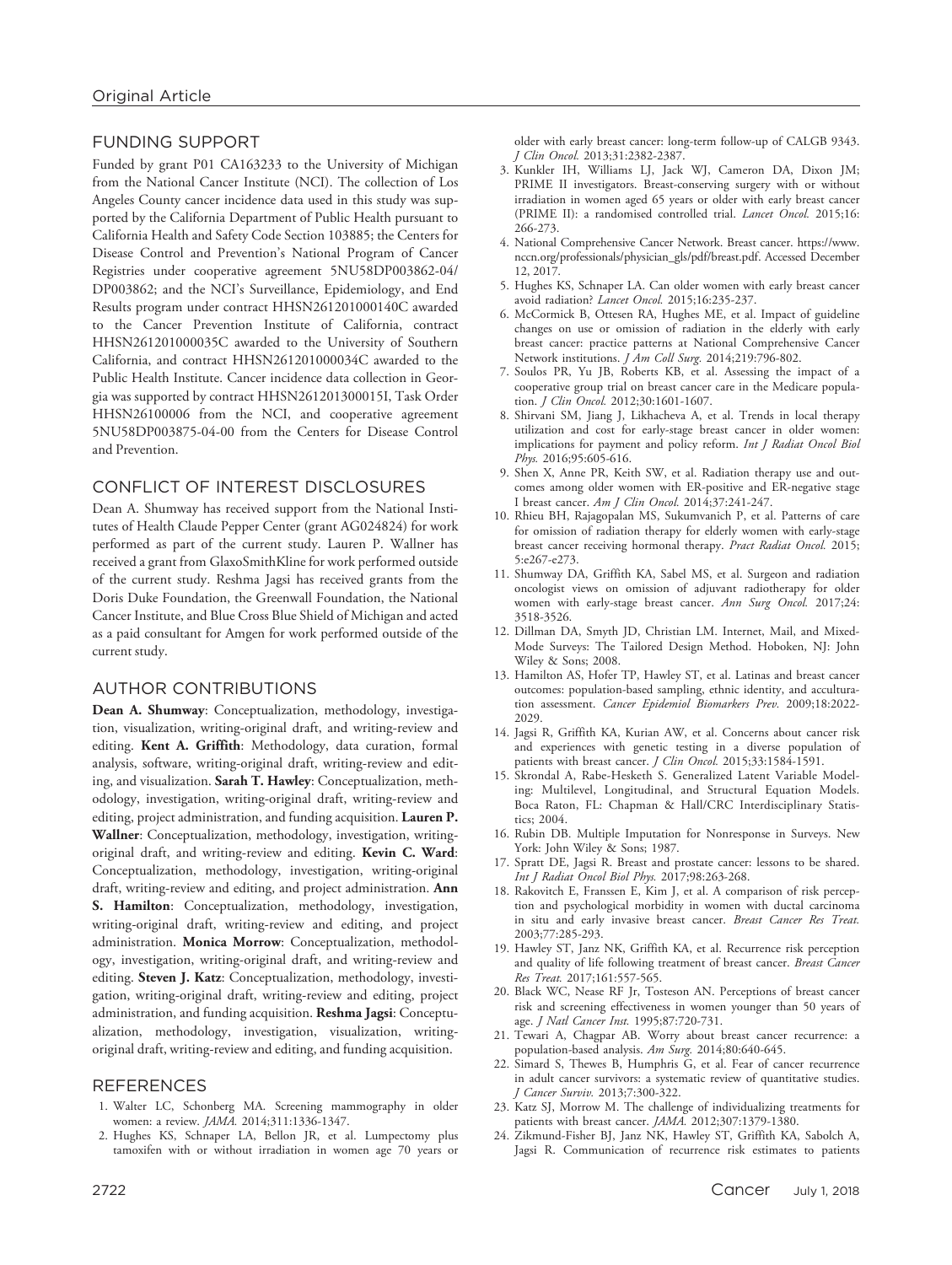diagnosed with breast cancer [published online ahead of print February 18, 2016]. JAMA Oncol. doi: [10.1001/jamaoncol.2015.6416.](info:doi/10.1001/jamaoncol.2015.6416)

- 25. Feinstein AJ, Soulos PR, Long JB, et al. Variation in receipt of radiation therapy after breast-conserving surgery: assessing the impact of physicians and geographic regions. Med Care. 2013;51:330-338.
- 26. Janz NK, Mujahid MS, Hawley ST, Hamilton AS, Katz SJ. Racial/ ethnic differences in quality of life and fear of recurrence after diagnosis of breast cancer. J Clin Oncol. 2008;26(suppl 15):9526.
- 27. Janz NK, Mujahid MS, Hawley ST, et al. Racial/ethnic differences in quality of life after diagnosis of breast cancer. J Cancer Surviv. 2009;3:212-222.
- 28. Hawley ST, Janz NK, Hamilton A, et al. Latina patient perspectives about informed treatment decision making for breast cancer. Patient Educ Couns. 2008;73:363-370.
- 29. Alderman AK, Hawley ST, Janz NK, et al. Racial and ethnic disparities in the use of postmastectomy breast reconstruction: results from a population-based study. *J Clin Oncol.* 2009;27:5325-5330.
- 30. Garrett PW, Dickson HG, Whelan AK, Roberto-Forero. What do non-English-speaking patients value in acute care? Cultural competency from the patient's perspective: a qualitative study. Ethn Health. 2008;13:479-496.
- 31. Janz NK, Mujahid MS, Hawley ST, Griggs JJ, Hamilton AS, Katz SJ. Racial/ethnic differences in adequacy of information and support for women with breast cancer. Cancer. 2008;113:1058-1067.
- 32. Hawley ST, Jagsi R, Morrow M, et al. Social and clinical determinants of contralateral prophylactic mastectomy. JAMA Surg. 2014; 149:582-589.
- 33. Yao K, Stewart AK, Winchester DJ, Winchester DP. Trends in contralateral prophylactic mastectomy for unilateral cancer: a report from the National Cancer Data Base, 1998-2007. Ann Surg Oncol. 2010;17:2554-2562.
- 34. Fisher B, Bryant J, Dignam JJ, et al; National Surgical Adjuvant Breast and Bowel Project. Tamoxifen, radiation therapy, or both for prevention of ipsilateral breast tumor recurrence after lumpectomy in women with invasive breast cancers of one centimeter or less.  $\int$  Clin Oncol. 2002;20:4141-4149.
- 35. Lim M, Bellon JR, Gelman R, et al. A prospective study of conservative surgery without radiation therapy in select patients with Stage I breast cancer. Int J Radiat Oncol Biol Phys. 2006;65:1149-1154.
- 36. Holli K, Hietanen P, Saaristo R, Huhtala H, Hakama M, Joensuu H. Radiotherapy after segmental resection of breast cancer with favorable prognostic features: 12-year follow-up results of a randomized trial. *J Clin Oncol.* 2009;27:927-932.
- 37. Hershman DL, Kushi LH, Shao T, et al. Early discontinuation and nonadherence to adjuvant hormonal therapy in a cohort of 8,769 early-stage breast cancer patients. *J Clin Oncol.* 2010;28: 4120-4128.
- 38. Walker GA, Kaidar-Person O, Kuten A, Morgan DA. Radiotherapy as sole adjuvant treatment for older patients with low-risk breast cancer. Breast. 2012;21:629-634.
- 39. Zikmund-Fisher BJ, Witteman HO, Dickson M, et al. Blocks, ovals, or people? Icon type affects risk perceptions and recall of pictographs. Med Decis Making. 2014;34:443-453.